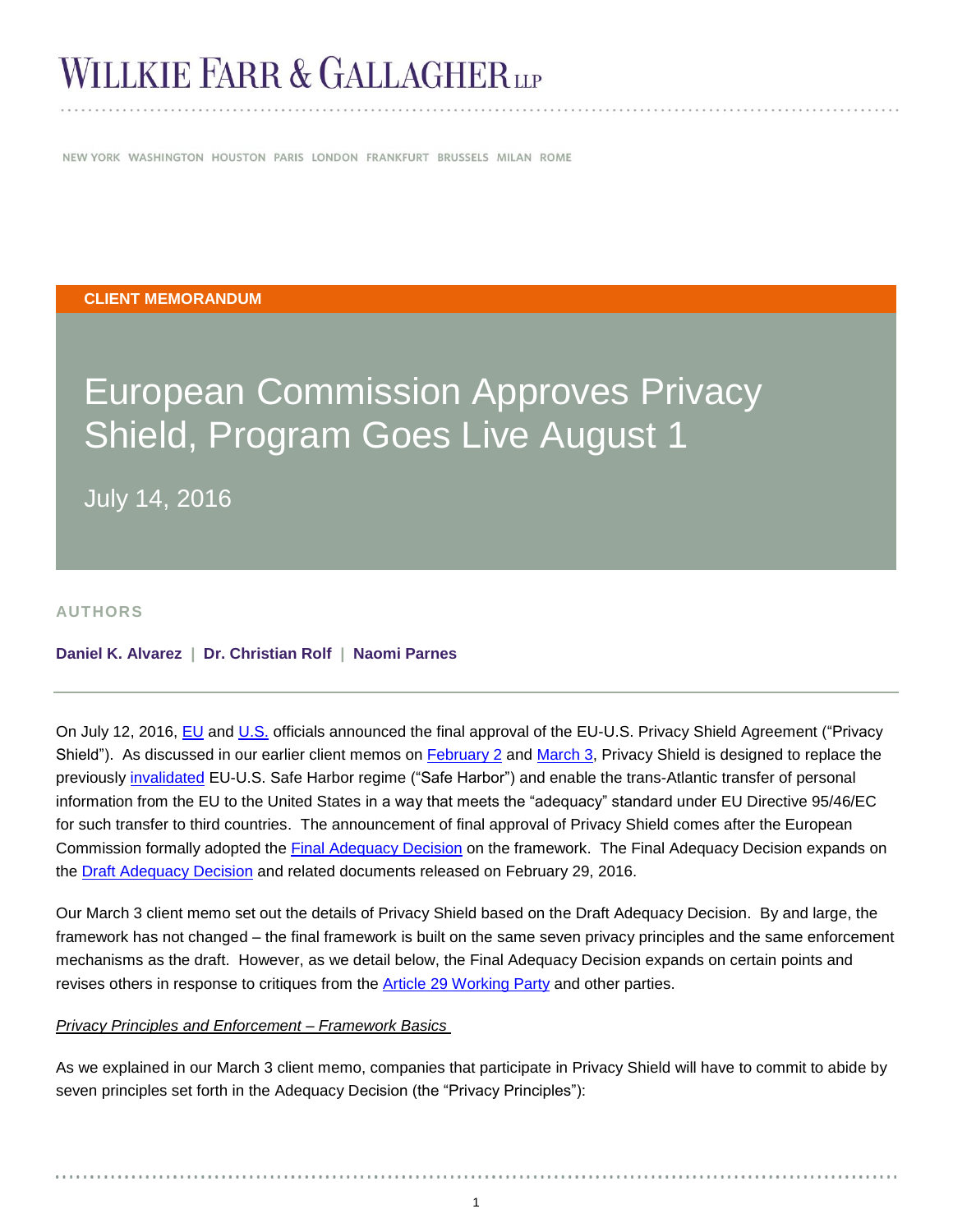**Continued** 

- Notice Principle. Companies must provide consumers with information relating to the processing of personal data and have a publicly available privacy policy that reflects their commitment to the Privacy Principles and provides links to the website of the U.S. Department of Commerce ("Commerce"), a new "Privacy Shield List" that will be established as part of the new regime, and the website of an appropriate alternative dispute settlement provider.
- Choice Principle. Consumers must be able to opt out of any sharing of personal data with a third party (other than an agent acting on behalf of the company) or any use of data for a purpose that is "materially different" from the one for which it was collected. Also, companies must obtain affirmative express consent (i.e., opt in) for the sharing or a materially different use of sensitive data.
- Security Principle. Companies creating, maintaining, using or disseminating personal data must take "reasonable and appropriate" security measures that account for the risks related to the nature of the data and its processing.
- Data Integrity and Purpose Limitation Principle. Personal data collected by companies must be relevant, reliable, accurate, complete and current.
- Access Principle. Consumers have the right to obtain confirmation of whether a company is collecting personal data related to them and to see that data within a reasonable time frame. This right may be restricted only in exceptional circumstances. Further, consumers must be able to correct, amend or delete personal information where it is inaccurate or collected in violation of the Privacy Principles.
- Accountability for Onward Transfer Principle. Any transfer of a consumer's personal data from a company to a different *controller or processor* can take place only where the transfer is (i) for limited and specified purposes, and (ii) on the basis of a contract (or comparable arrangement) that provides for the same level of protection.
- Recourse, Enforcement and Liability Principle. Participating companies must provide robust mechanisms to ensure compliance with Privacy Shield and recourse – including appropriate remedies – for EU data subjects. The Final Adequacy Decision highlights the same avenues for recourse mentioned in the Draft Adequacy Decision:
	- o companies must implement an effective internal mechanism to deal with complaints, including by having a point of contact, either within or outside the company, that will handle complaints;
	- $\circ$  companies also must designate an independent dispute resolution body (in either the United States or the EU) to investigate and resolve individual complaints;
	- $\circ$  companies must cooperate with the investigation and resolution of any complaints pursued by EU national data protection authorities ("DPAs") if the complaints concern processing of *human resources data* collected in the context of an employment relationship, or if the *company has voluntarily submitted* to oversight by the DPAs;

### **WILLKIE FARR & GALLAGHERUP**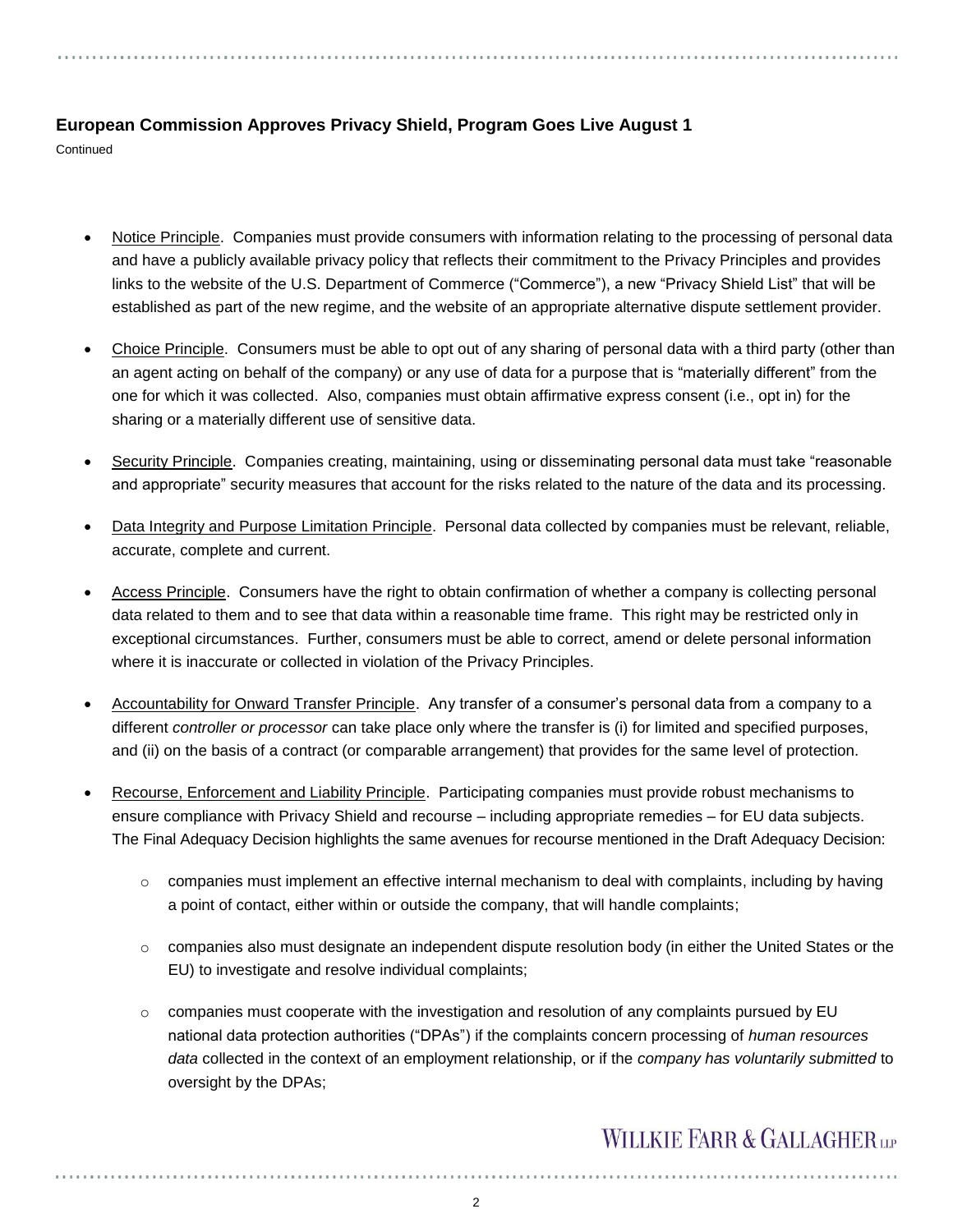**Continued** 

- $\circ$  Commerce will verify that companies' privacy policies conform to the Privacy Principles, maintain an updated list of participating organizations, and increase its enforcement and monitoring capabilities;
- $\circ$  the Federal Trade Commission will give priority consideration to complaints implicating Privacy Shield to determine whether Section 5 of the FTC Act has been violated; and
- $\circ$  if no other available avenue of redress has satisfactorily resolved the EU data subject's complaint, the individual may invoke binding arbitration by a newly established "Privacy Shield Panel" whose findings can be enforced in the U.S. under the Federal Arbitration Act.

#### *New Information in the Final Adequacy Decision*

Following the release of the Draft Adequacy Decision earlier this year, the Article 29 Working Party and others offered their opinions on the various components of Privacy Shield, and this led to a number of tweaks, revisions, and expanded explanations of how the Privacy Principles will work in practice and what the expectations will be for companies that certify compliance with Privacy Shield. Some of those tweaks include:

- Data Integrity. The Final Adequacy Decision expands on the Data Integrity and Purpose Limitation Principle by highlighting that companies may not process or use personal data in a way that is incompatible with the purpose for which the data was originally collected. Companies may retain personal data – in an individual identifiable form – for *only* as long as the data serves the purpose for which it was collected.
- Access. The Final Adequacy Decision discusses concerns with the use of data in automated decision-making processes, and concludes that both the EU and the United States will monitor developments and discuss the practices as part of the first annual review of Privacy Shield. The decision highlights U.S. laws – such as the Fair Credit Reporting Act and the Fair Housing Act – that offer protections against adverse decisions and provide individuals with the right to be informed of the specific reasons underlying those decisions so they can dispute incomplete or inaccurate information and seek redress. However, there are some situations in which processing will result in an automated decision that is not covered by those protections. The Privacy Shield annual review could result in additional protections related to automated decision-making processes.
- Onward Transfer.One of the issues raised by the Article 29 Working Party involved questions about the extent to which data that was transferred to additional parties retained the protections afforded by Privacy Shield. The Final Adequacy Decision clarifies that to transfer a consumer's personal data to a third party acting as an *agent* a company must:
	- o transfer the data only for limited and specified purposes;

### **WILLKIE FARR & GALLAGHERUP**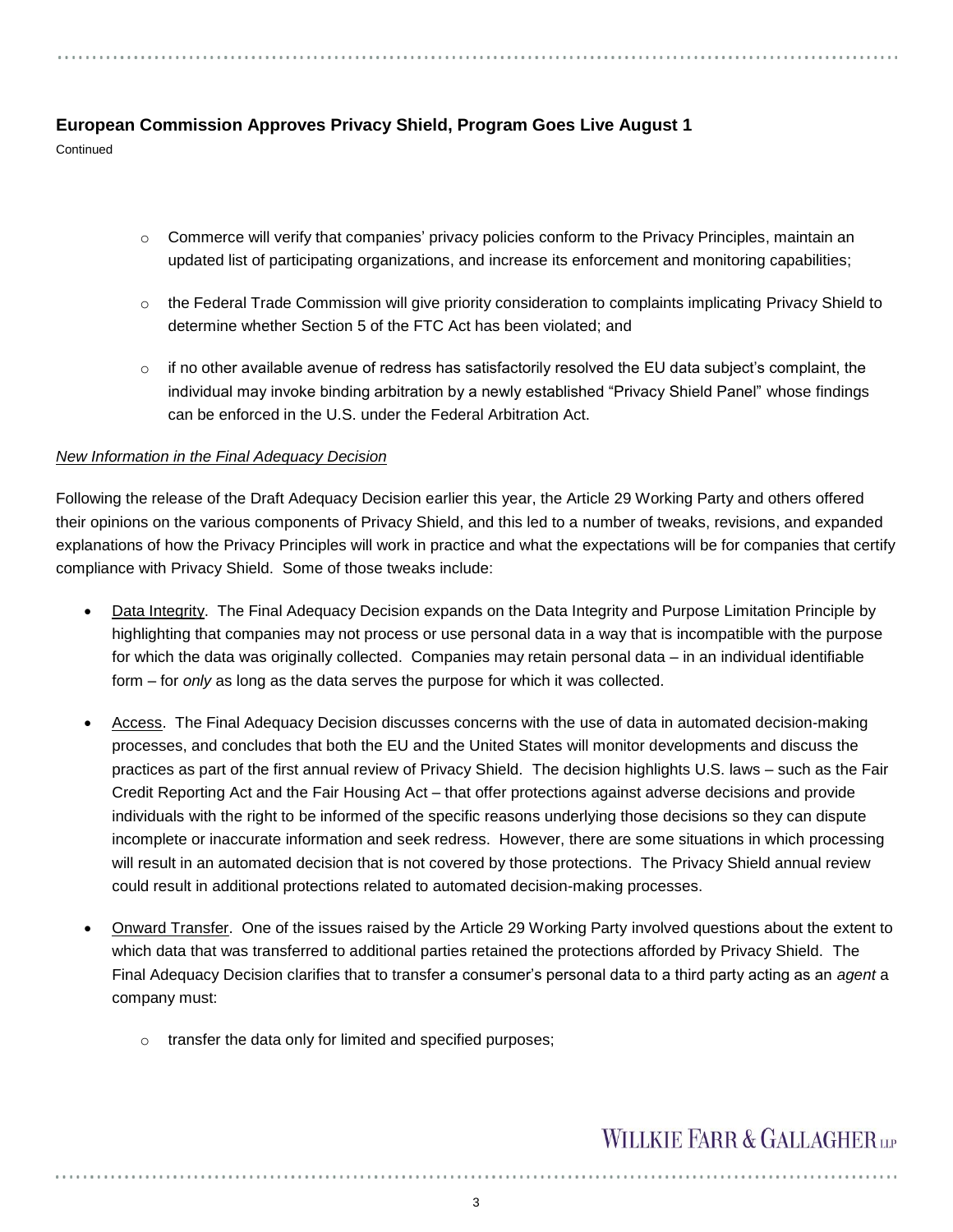**Continued** 

- $\circ$  determine that the agent is obligated to provide at least the same level of privacy protection required by the Privacy Principles;
- $\circ$  take reasonable steps to ensure that the agent effectively processes the personal data transferred in a manner consistent with the obligations under the Privacy Principles;
- $\circ$  require the agent to notify the company if the agent determines that it can no longer meet the obligations of the Privacy Principles;
- $\circ$  upon that notice, take reasonable steps to stop and remediate unauthorized processing of the date; and
- $\circ$  provide a summary or a copy of the relevant privacy provisions of the company's control with the agent to Commerce upon request.
- Enforcement. Another issue raised by the Article 29 Working Party was whether the various means of recourse available to EU data subjects were sufficiently clear and easy to use. In response, the Final Adequacy Decision highlights the potential use of EU national DPAs to pursue complaints if the complaint concerns processing of *human resources data* collected in the context of an employment relationship, or if the *company at issue has voluntarily submitted* to oversight by the DPAs. During the DPA oversight process, companies must respond to inquiries from the DPA, comply with advice from the DPA, and provide written confirmation of the steps taken to comply with that advice. If a company fails to comply with the advice of the DPA, the DPA will submit the matter to the Federal Trade Commission. Furthermore, if a DPA does not take sufficient steps, the EU data subject may take the matter to the member state court. The benefit to companies of voluntarily submitting to DPA oversight is that consumers would not be able to invoke the Privacy Shield Panel for enforcement.

#### *Other Oversight – the Privacy Shield Ombudsperson*

One of the more interesting components of Privacy Shield is the creation of the new Privacy Shield Ombudsperson. The Privacy Shield Ombudsperson will be a Department of State Undersecretary with the authority to investigate complaints related to use of Privacy Shield data by national security and intelligence agencies. The Ombudsperson will work with the Privacy and Civil Liberties Oversight Board and the Inspectors General community to ensure that U.S. privacy laws continue to meet the EU's adequacy requirement. Although this position promises to play a key role in the overall success of Privacy Shield – as discussed in our previous client memos, questions regarding access to information by the U.S. public safety and national security agencies have been central to the issue of whether Privacy Shield will be able to survive judicial scrutiny – the Privacy Shield Ombudsperson will not serve as an enforcement mechanism vis-à-vis private parties' compliance with Privacy Shield.